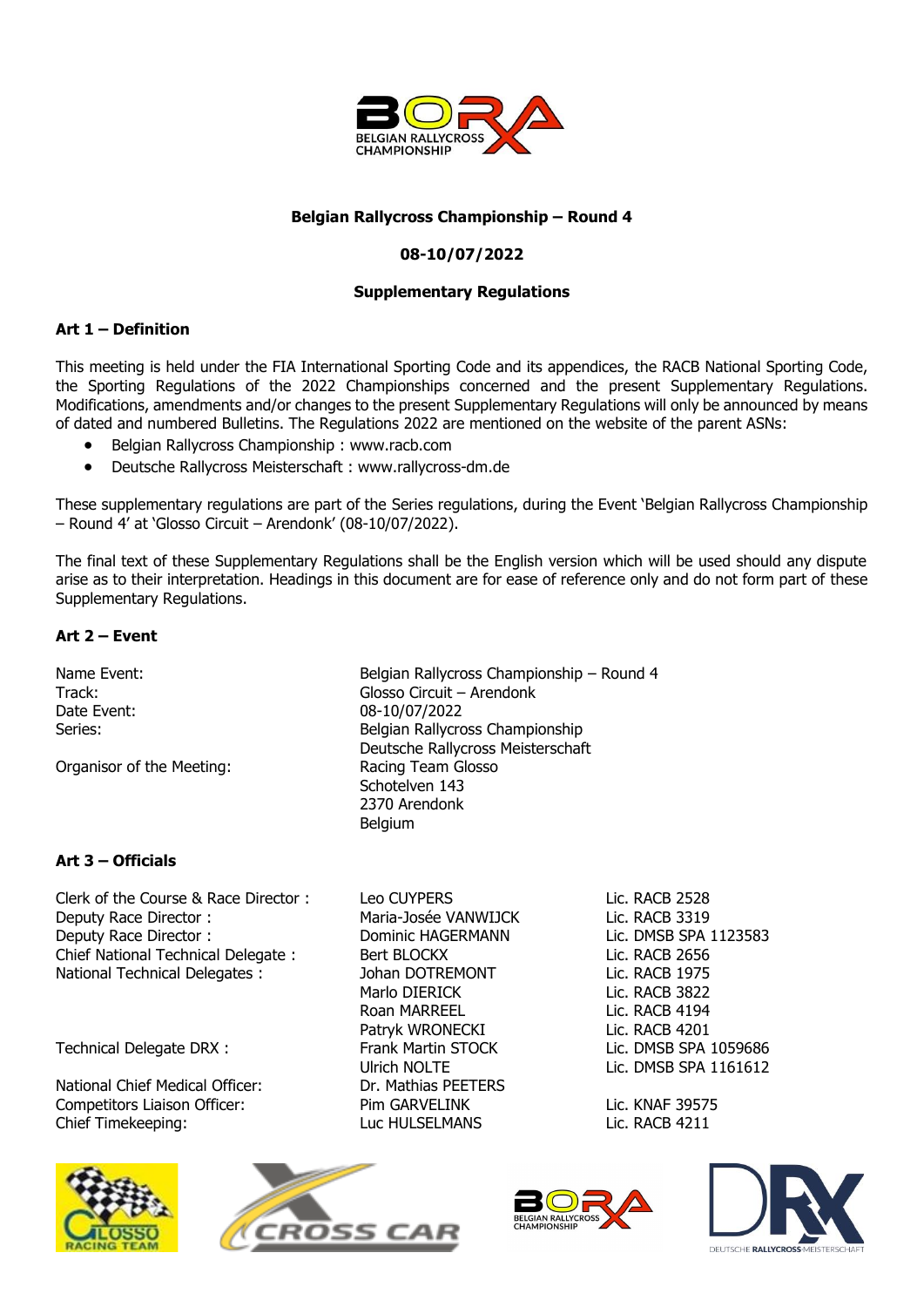| Judges of Fact:  |                            |                       |
|------------------|----------------------------|-----------------------|
| Pré-Start :      | Nathan VAN GORP            | Lic. RACB 3908        |
|                  | <b>Cedric VAN MECHELEN</b> | Lic. RACB 4136        |
| Start:           | Staf STOFFELS              | Lic. RACB 3706        |
| Jump Start:      | Katrien VAN DER VEKEN      | Lic. RACB 4212        |
| Jokerlap:        | Mario VAN GORP             | Lic. RACB 3707        |
| Finish:          | <b>Frans MELIS</b>         | Lic. RACB 3392        |
| Art 4 – Stewards |                            |                       |
| Chairwoman:      | Liliane NOTERMANS          | Lic. RACB 1136        |
| Members:         | <b>Guy GEURTS</b>          | Lic. RACB 3717        |
|                  | Karsten NEY                | Lic. DMSB SPA 1051689 |
|                  | Ludo PEETERS               | Lic. RACB 0754        |
| Trainee:         | <b>Maarten MACHIELS</b>    | Lic. RACB 4002        |

#### **Art 5 – Anti-Doping Permisses**

Doctor's Room & Waiting Room : Medical Center in the Paddock

#### **Art 6 – Entry: closing date and acceptance**

The closing date for entries is fixed at 08h00 of the first day of the meeting. The fee required (see entry form and/or confirmation of participating) has to be paid before the event (an entry not accompanied by the fee shall be null and void).

#### **Art 7 – Details of the Circuit**

- length of one lap: 0,950 km (with Joker Lap : 0,965 km)
- direction: clockwise
- Pole position: right hand side

#### **Art 8 – Insurance for the meeting**

The Organiser has subscribed an insurance following the instruction of the law. The insurance policy can be consulted at the race secretariat.

#### **Art 9 – Administrative Checks**

| Minimum Licence Level: | See Sporting Regulations                          |
|------------------------|---------------------------------------------------|
| Timing:                | Friday July 8th 2022 from 13h30 to 18h45          |
|                        | Saturday July 9th 2022 from 07h30 to 09h00        |
| Location:              | Cafetaria Racetrack – Main Building – $1st$ Floor |

At the administrative checks the entrant and/or driver must show their license, and – if applicable – an entrant's license. Drivers from outside Belgium or comparable countries by decision of the FIA need a special authorization of their own ASN (FIA ISC Art. 2.6 and 3.9). For minor competitors, a "Parental Consent Authorization" confirmed by the country Authority should be presented at Administrative checks.

#### **Art 10 – Scrutineering**

Pre-Scrutineering:

Location:



Timing: Timing: Friday July 8<sup>th</sup> 2022 from 13h30 to 19h00 Saturday July 9th 2022 from 07h30 to 09h00

Scrutineering Bay:  $\begin{array}{ccc} \text{Set} & \text{Set} \\ \text{Set} & \text{Set} \\ \text{Set} & \text{Set} \end{array}$  and side of the 1st corner – Paddock side





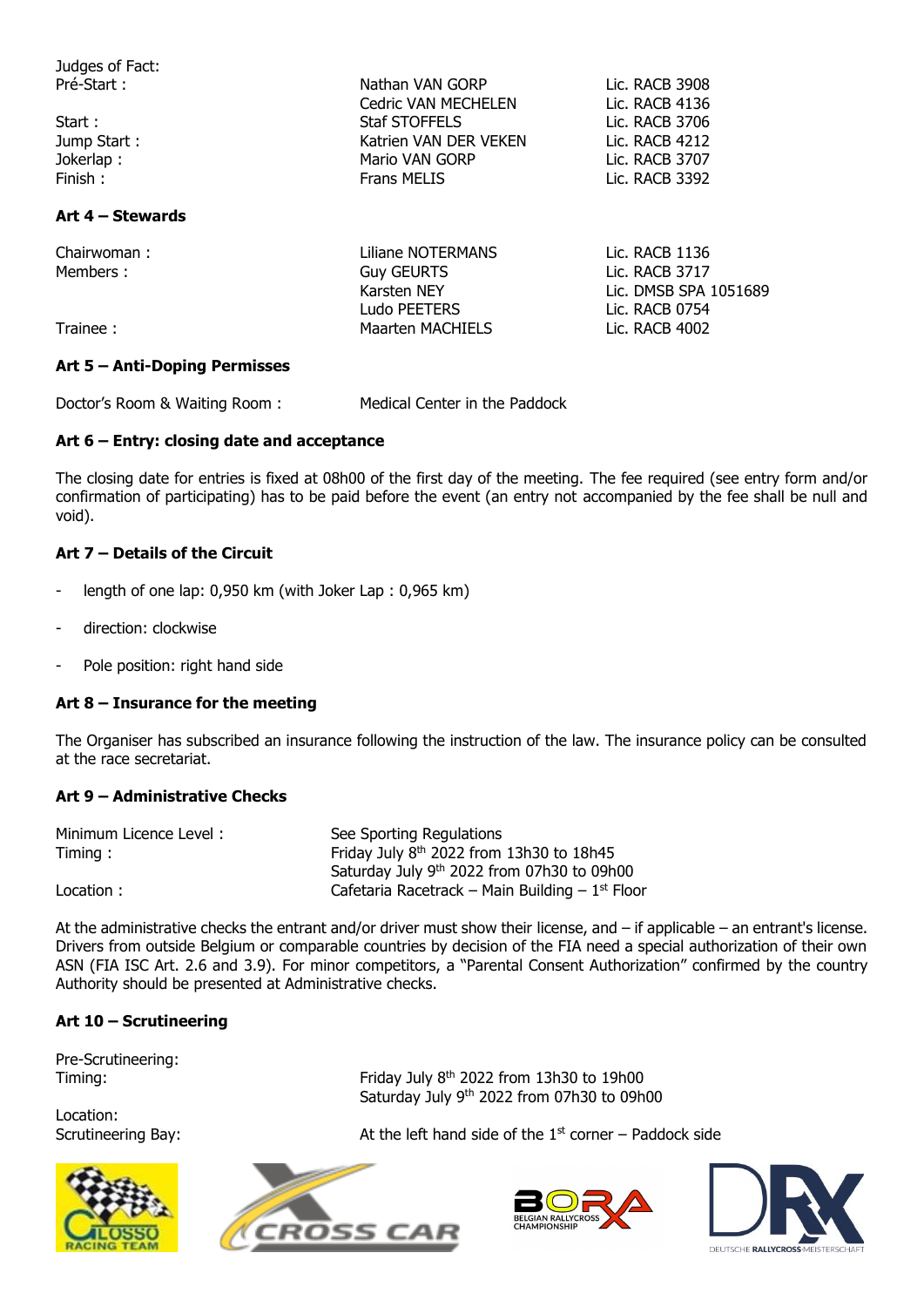#### **Art 11 - Briefing**

A printed version of the briefing is available at the Administrative Checks

Reading the briefing notes is mandatory for all drivers. The Race Director will be at disposal for questions.

#### **Art 12 – Notice Board**

Digital Notice Board : www.glosso.be

#### **Art 13 – Track Time**

Subject to changes

Free Practices: Saturday July 9<sup>th</sup> 2022 from 10h00 to 12h00 Qualifying Sessions: as from Saturday July 9th 2022 at 12h30 Warm-Up : as from Sunday July 10<sup>th</sup> 2022 at 09h00 Qualifying Sessions : as from Sunday July 10<sup>th</sup> 2022 at 10h30 Semi-Finals : as from Sunday July 10<sup>th</sup> 2022 at 13h30 Finals : as from Sunday July  $10<sup>th</sup>$  2022 at 15h15

#### **Art 14 - Protest & Appeal Fee**

Protest Fee RACB: € 500,- Protest Fee DMSB: € 300,- National Appeal Fee RACB: € 2.000,- National Appeal Fee DMSB: € 1.000,- International Appeal Fee (FIA) : € 6.000,-

According Art. 13 & 15 of the FIA Sporting Code International protests have to be addressed to the Chairman of the Stewards and delivered to the Clerk of the Course and or their assistant. In absence of the Clerk of the Course, the protest should be delivered to the Chairman of the Stewards.

#### **Art 15 – Other**

- Advertising has to be in compliance with the FIA International Sporting Code, Art. 10.6. In Belgium, advertising for tobacco products and not-recognized & not-registered betting companies is prohibited.
- Noise regulations : max 95 dB

Visa RACB Sport : RX-A-BRX4-M43 (13/06/2022)







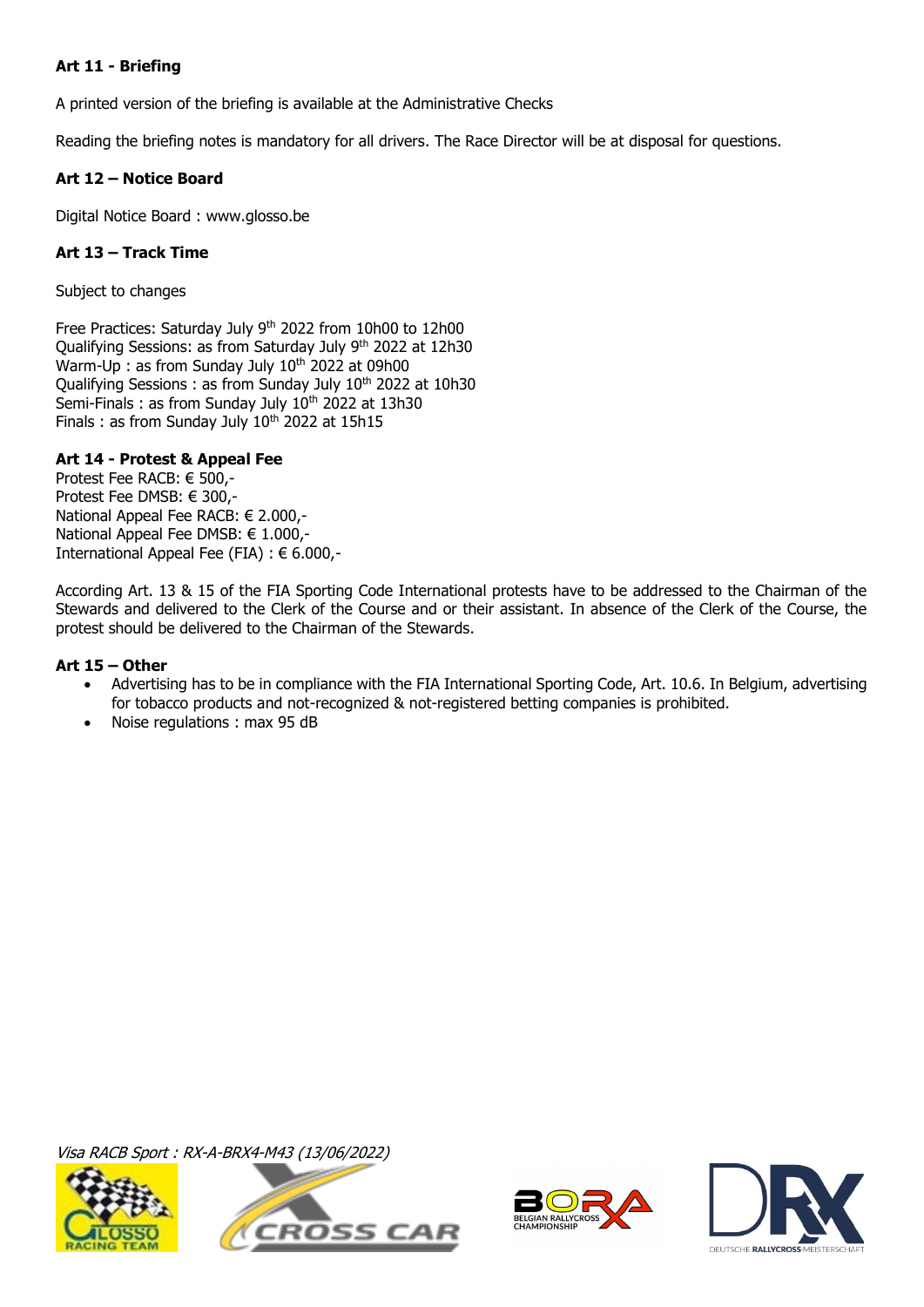# **Detailled Timetable**

(subject to changes)

# **Saturday July 9th 2022**



#### Belgian Rallycross Championship, Arendonk, Round 4.

| 08.00                    | 20.00                | No engine noise outside of these hours on any day              |      |              |               |
|--------------------------|----------------------|----------------------------------------------------------------|------|--------------|---------------|
|                          | Saterday 09/07/2022  |                                                                |      |              |               |
| Start                    | End                  | Category                                                       | What | No. of races | laps per race |
| 07:30                    | <b>End of racing</b> | Gates open to the public                                       |      |              |               |
| 07:30                    | 9.00                 | Secretariat open, Drivers' Briefing available at registration. |      |              |               |
| 07:30                    | 9.00                 | Scrutineering open                                             |      |              |               |
| 10:00                    | 12.00                | Practice - all categories, 4 laps                              |      |              |               |
| 9:45                     |                      | First Stewards' Meeting                                        |      |              |               |
| <b>Track maintenance</b> |                      |                                                                |      |              |               |
|                          |                      |                                                                |      |              |               |

|       |                                    |    | Total starts 56 |   |
|-------|------------------------------------|----|-----------------|---|
| 12.30 | XC Cross Car Junior                | Q1 | R1              | 4 |
|       | <b>DRX Rookie</b>                  | Q1 | R1              | 4 |
|       | <b>DRX Rookie</b>                  | Q1 | R2              | 4 |
|       | DRX Produktionswagen über 1400 ccm | Q1 | R1              | 4 |
|       | XC Cross Car Senior                | Q1 | R1              | 4 |
|       | SuperNational bis 2000ccm          | Q1 | R1              | 4 |
|       | SuperNational bis 2000ccm          | Q1 | R <sub>2</sub>  | 4 |
|       | SuperNational bis 2000ccm          | Q1 | R3              | 4 |
|       | SuperNational über 2000ccm         | Q1 | R1              | 4 |
|       | SuperNational über 2000ccm         | Q1 | R2              | 4 |
|       | Super1600                          | Q1 | R1              | 4 |
|       | SuperCars                          | Q1 | R1              | 4 |
|       | RST.                               | Q1 | R1              | 4 |
|       | Cross Car junior                   | Q1 | R1              | 4 |
|       | Cross Car                          | Q1 | R1              | 4 |
|       | Cross Car                          | Q1 | R2              | 4 |
|       | Cross Car                          | Q1 | R3              | 4 |
|       | Cross Car                          | Q1 | R4              | 4 |
|       | RX Super Buggy                     | 01 | R1              | 4 |
|       | Super National -                   | Q1 | R1              | 4 |
|       | Super National -                   | Q1 | R2              | 4 |
|       | Super National -                   | Q1 | R3              | 4 |
|       | Super National -                   | Q1 | R4              | 4 |
|       | RX3                                | 01 | R1              | 4 |
|       | RX3                                | 01 | R2              | 4 |
|       | RX3                                | 01 | R3              | 4 |
|       | Super National +                   | 01 | R1              | 4 |
| 15.00 | Super National +                   | Q1 | R2              | 4 |
|       |                                    |    |                 |   |

| 15.30 | XC Cross Car Junior                | Q2             | R1             |  |
|-------|------------------------------------|----------------|----------------|--|
|       | <b>DRX Rookie</b>                  | Q2             | R1             |  |
|       | <b>DRX Rookie</b>                  | 02             | R2             |  |
|       | DRX Produktionswagen über 1400 ccm | Q <sub>2</sub> | R1             |  |
|       | XC Cross Car Senior                | 02             | R1             |  |
|       | SuperNational bis 2000ccm          | Q2             | R <sub>1</sub> |  |
|       | SuperNational bis 2000ccm          | Q2             | R <sub>2</sub> |  |
|       | SuperNational bis 2000ccm          | Ο2             | R3             |  |







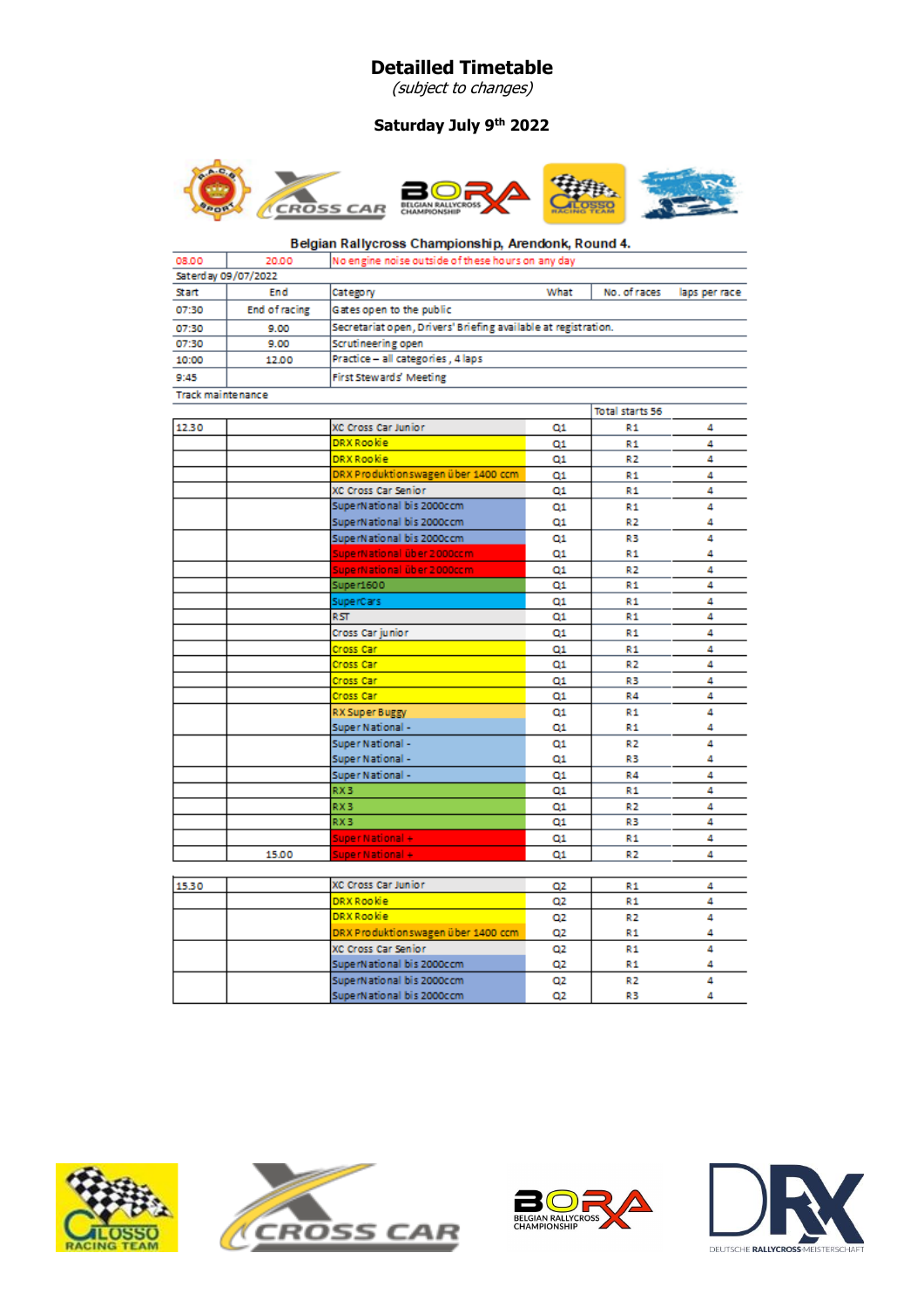|                          |       | SuperNational über 2000ccm | Q2 | R1 | 4 |
|--------------------------|-------|----------------------------|----|----|---|
|                          |       | SuperNational über 2000ccm | Q2 | R2 | 4 |
|                          |       | Super1600                  | Q2 | R1 | 4 |
|                          |       | SuperCars                  | Q2 | R1 | 4 |
|                          |       | RST.                       | Q2 | R1 | 4 |
|                          |       | Cross Car junior           | Q2 | R1 | 4 |
|                          |       | Cross Car                  | Q2 | R1 | 4 |
|                          |       | Cross Car                  | Q2 | R2 | 4 |
|                          |       | Cross Car                  | Q2 | R3 | 4 |
|                          |       | Cross Car                  | Q2 | R4 | 4 |
|                          |       | RX Super Buggy             | Q2 | R1 | 4 |
|                          |       | Super National -           | Q2 | R1 | 4 |
|                          |       | Super National -           | Q2 | R2 | 4 |
|                          |       | Super National -           | Q2 | R3 | 4 |
|                          |       | Super National -           | Q2 | R4 | 4 |
|                          |       | RX3                        | Q2 | R1 | 4 |
|                          |       | RX3                        | Q2 | R2 | 4 |
|                          |       | RX3                        | Q2 | R3 | 4 |
|                          |       | Super National +           | Q2 | R1 | 4 |
|                          | 18,00 | Super National +           | Q2 | R2 | 4 |
| <b>Track maintenance</b> |       |                            |    |    |   |
| 18.00                    |       | Stewards' Meeting          |    |    |   |
|                          |       |                            |    |    |   |